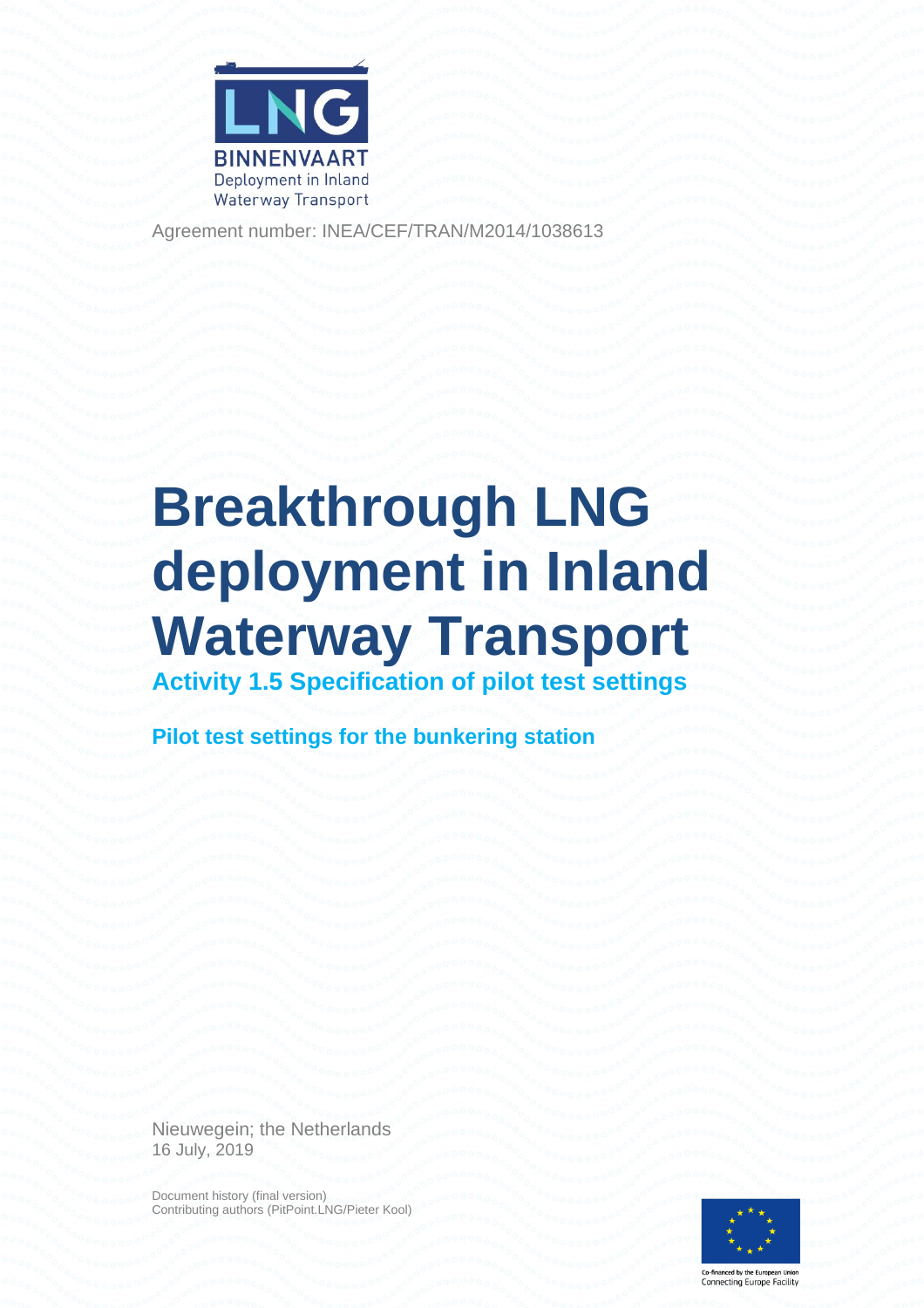

Disclaimer

The sole responsibility of this publication lies with the author. The European Union is not responsible for any use that may be made of the information contained therein.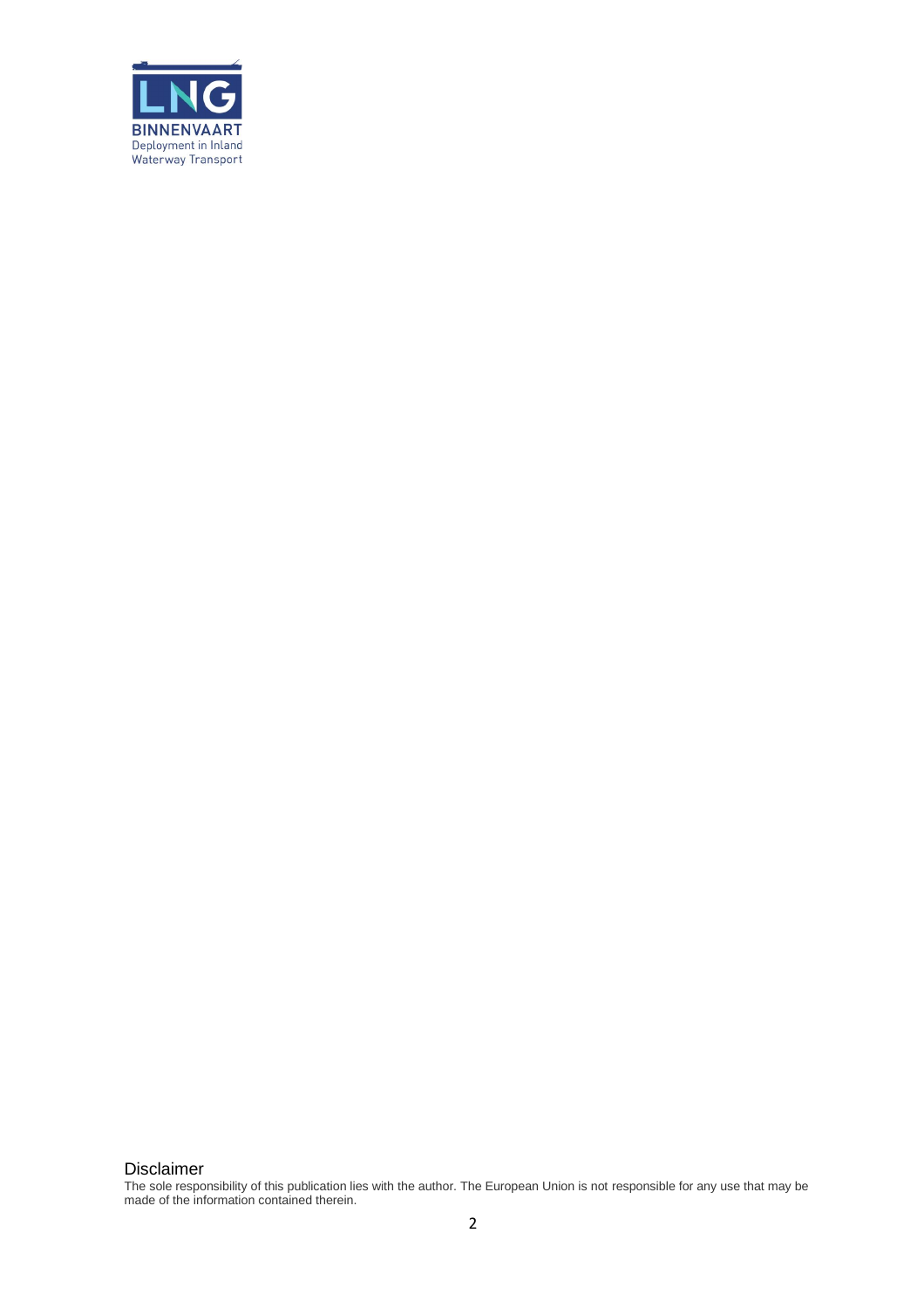

### **Revision History**

| <b>Revision</b> | Date       | Author           | <b>Organization</b> | <b>Description</b>           |
|-----------------|------------|------------------|---------------------|------------------------------|
| V1              | 30-04-2019 | Pieter Kool      | PitPoint.LNG        | Processing draft document    |
| V <sub>2</sub>  | 3-07-2019  | Pieter Kool      | PitPoint.LNG        | Processing draft document    |
| V3              | 16-07-2019 | Salih Karaarslan | <b>EICB</b>         | Restructuring draft document |
| V Final         | 16-07-2019 | Pieter Kool      | PitPoint.LNG        | <b>Final document</b>        |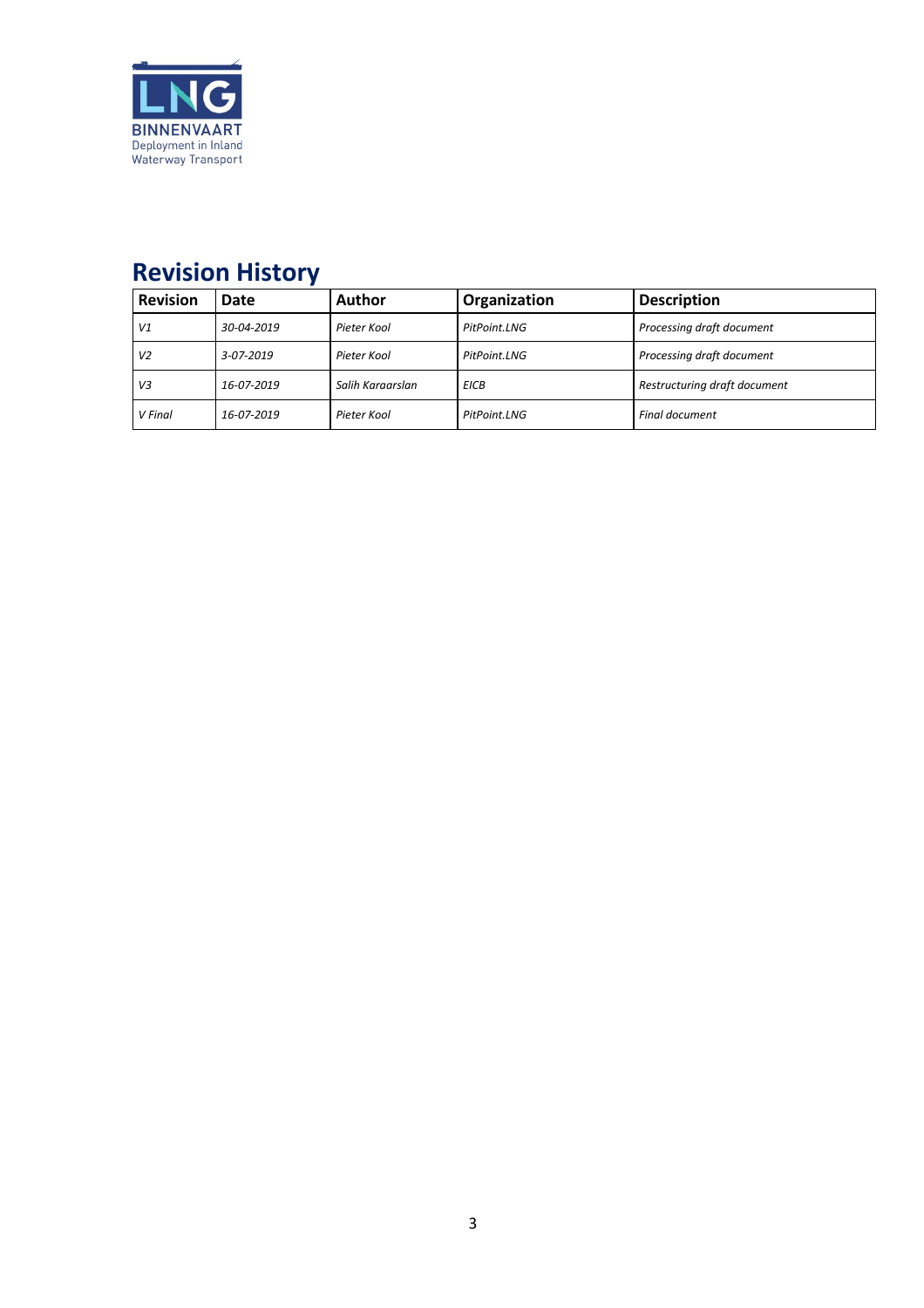

## **Table of Contents**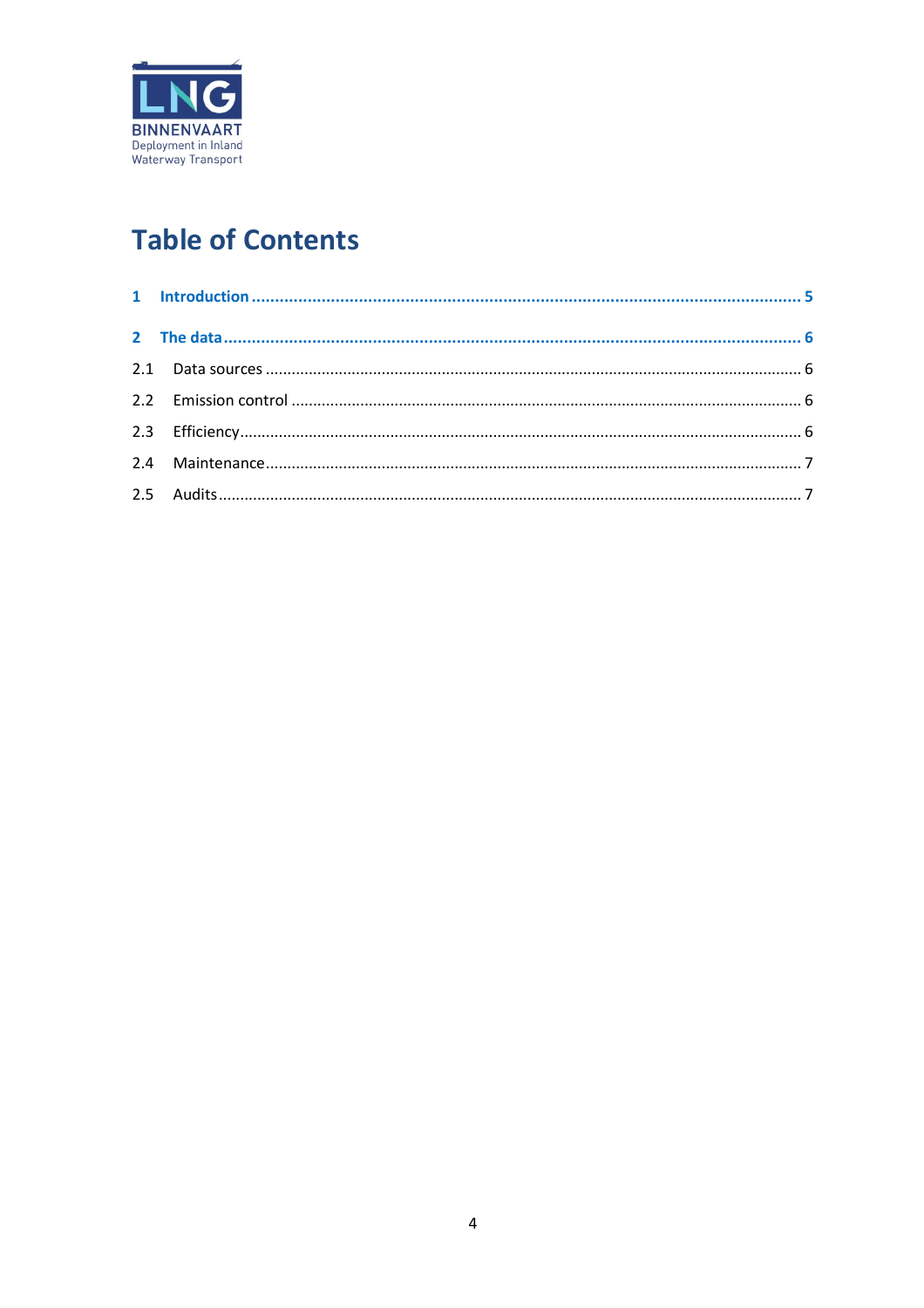

### <span id="page-4-0"></span>**1 Introduction**

This document will describe the performance indicators that are to be monitored during the pilot test for the bunkering station as described in the Grant agreement. The pilot test will be performed over an approximate 6 month period starting from the launch of the installation.

Analyses will be made on the following parameters:

- **Emissions** due to LNG technology
- **Efficiency** due to LNG technology
- **Quality**, **Safety** and **Security** with new LNG technology in place

The data obtained will be used to show the quality of the bunker installation itself, the improvement in efficiency the operations can make in the period of testing and the negative environmental contribution it adds to the equation.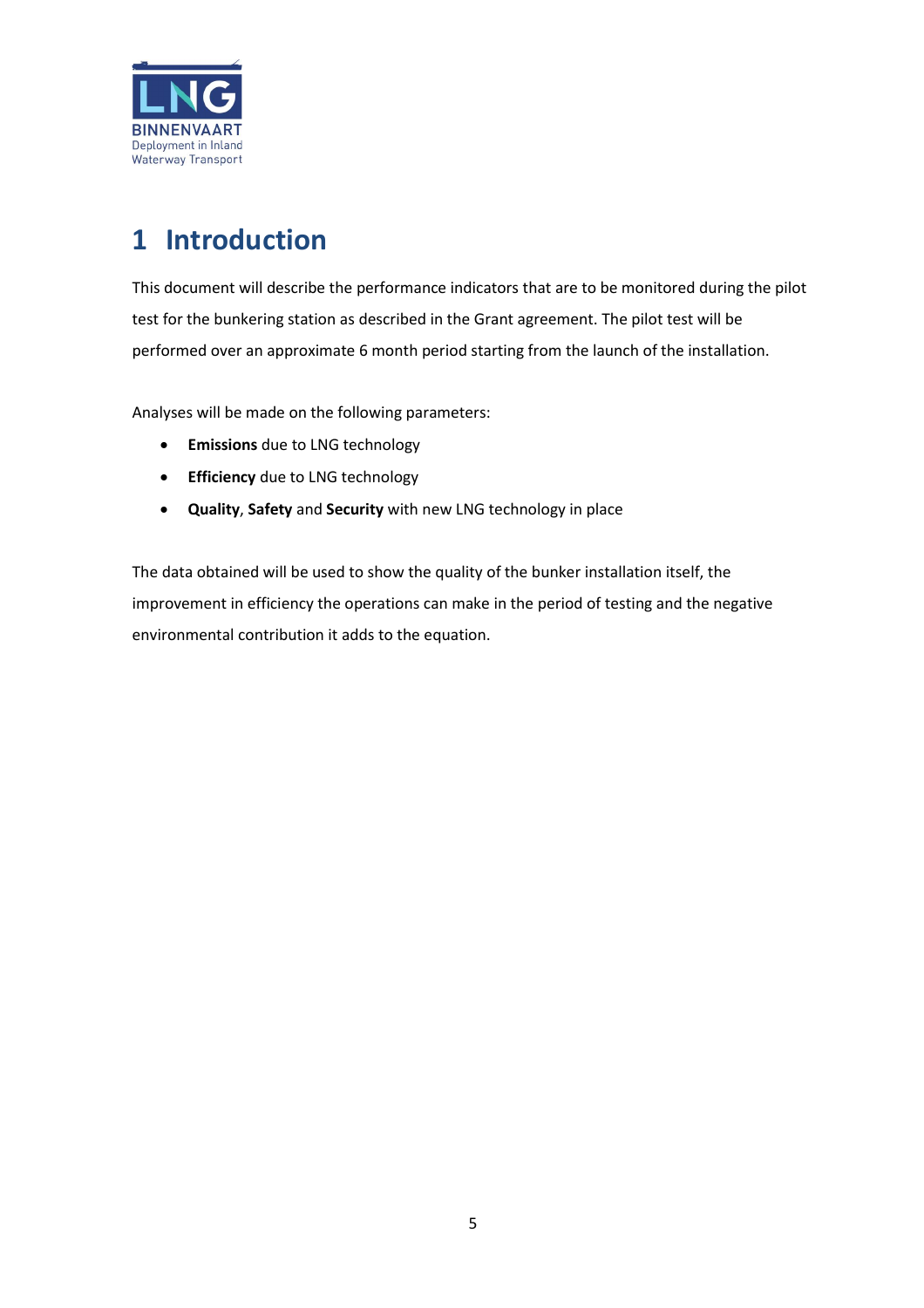

## <span id="page-5-0"></span>**2 The data**

The data collected during the 6 month period will be processed every month.

#### <span id="page-5-1"></span>**2.1 Data sources**

- SCADA via our remote data acquisition system we can acquire data concerning alarms, venting of types of gas and technical malfunctions;
- Incident reports number of incidents and type of incidents;
- Bunker safety checklist The current checklist that will be used will be the IAPH checklist. Monitoring the number of customers and quantity of LNG sold and also the timestamps required to monitor the efficiency of the transition;
- Reports emission report and audits.

#### <span id="page-5-2"></span>**2.2 Emission control**

The Bunker installation has been designed for zero boil off. Liquid nitrogen will be used to cool the LNG during normal operation. During normal operation venting of nitrogen gas is expected but natural gas is not. During the test period any and all venting will be monitored.

- Register and report all venting of BOG measured in minutes venting;
- Register and report all leaks reported in # of work orders;
- Monthly LIN usage Reported in KG of LIN;
- Noise report one-time noise report from a  $3^{rd}$  party.

#### <span id="page-5-3"></span>**2.3 Efficiency**

We expect that during the start of the installation there will be a learning curve in managing the operations. This will be reflected in the efficiency in how quick we can run the operations. We expect to make this visible by measuring the total time per service, the total time spent for the vessel and the total time spent for the operator:

- Total time per service;
- Time for cooling system;
- Number of customers/month;